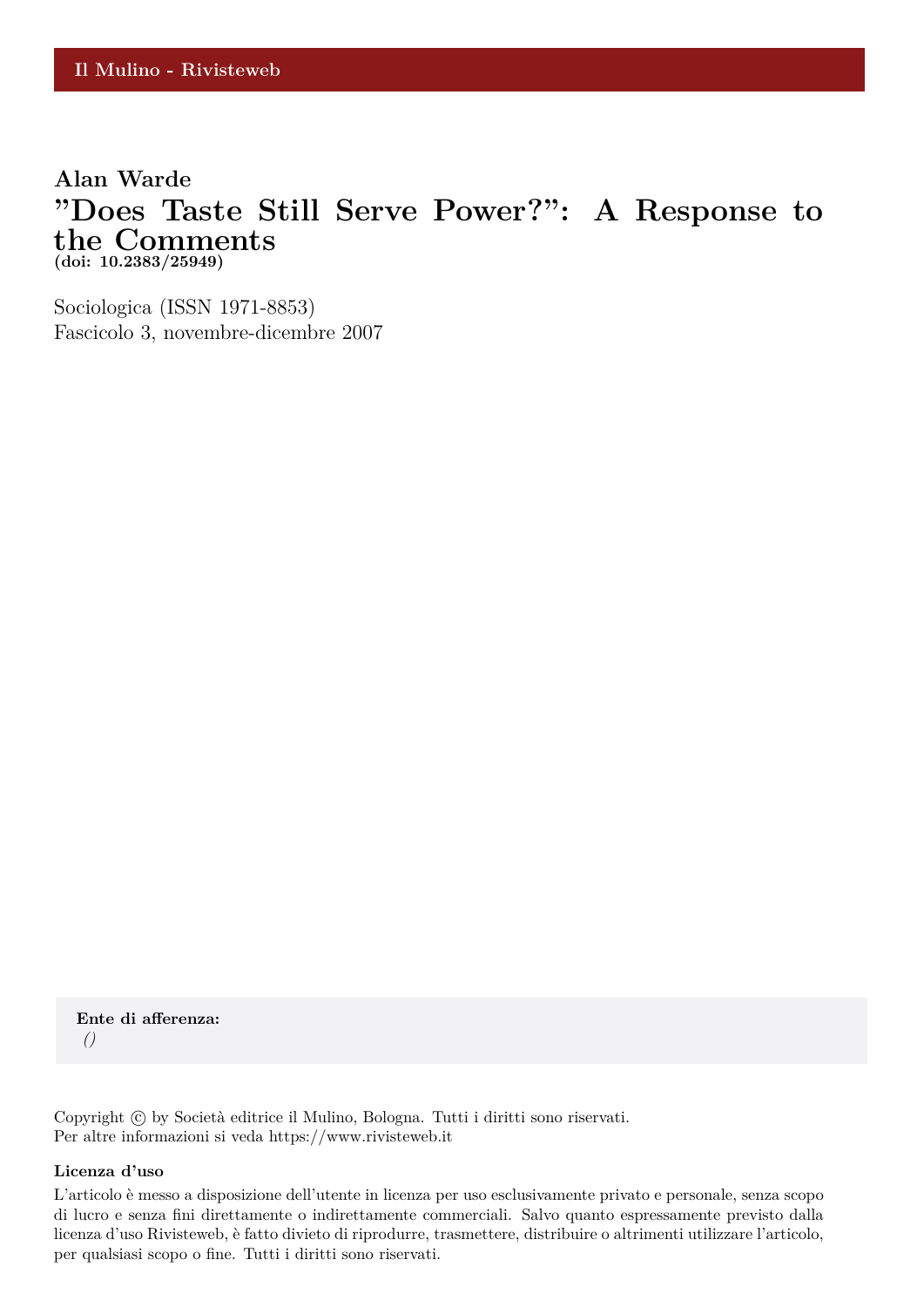# "Does Taste Still Serve Power?": A Response to the Comments *by* Alan Warde

doi: 10.2383/25949

I am very grateful to my critics for their generous and constructive comments. Perhaps it was in the nature of the original paper, with space to present only scant primary data, that there is little challenge to the overall argument or the detail of the interpretation. Only Michael Eve, with his suspicion that I have exaggerated the extent of change over time and/or the difference between my evidence and that of Bourdieu, raises a fundamental challenge. Tally Katz-Gerro and Elliot Weininger kindly commend and apparently accept most of my substantive claims and focus instead on unanswered questions, on further issues for research. My reply, therefore, addresses some topics initially dealt with only in passing, drawing on other components of the research project to offer additional insight.

Eve makes out that I have exaggerated the extent of change in the relationship between class and culture. While it is almost impossible to avoid addressing the issue of power, class and taste without some implicit reference to past conditions, I tried to do so with restraint. Adequate evidence for a thoroughly convincing comparison is not available. Nevertheless, recourse to historical work, like that of McKibbin [1998], makes it hard to imagine that cultural boundaries, classifications and judgments did not change significantly in the second half of the twentieth century in Britain.

Eve also suggests that the findings I report are little different from Bourdieu's – if properly understood, since Eve contends that the interpretation published in *Distinction* misrepresented the evidence. He implies that a strong and unreformed Bourdieusian analysis of the role of taste in class reproduction can be sustained. I do not agree. Both Weininger and Katz-Gerro gently hint, probably justifiably, that my theoretical conclusions are not entirely transparent (though neither consider them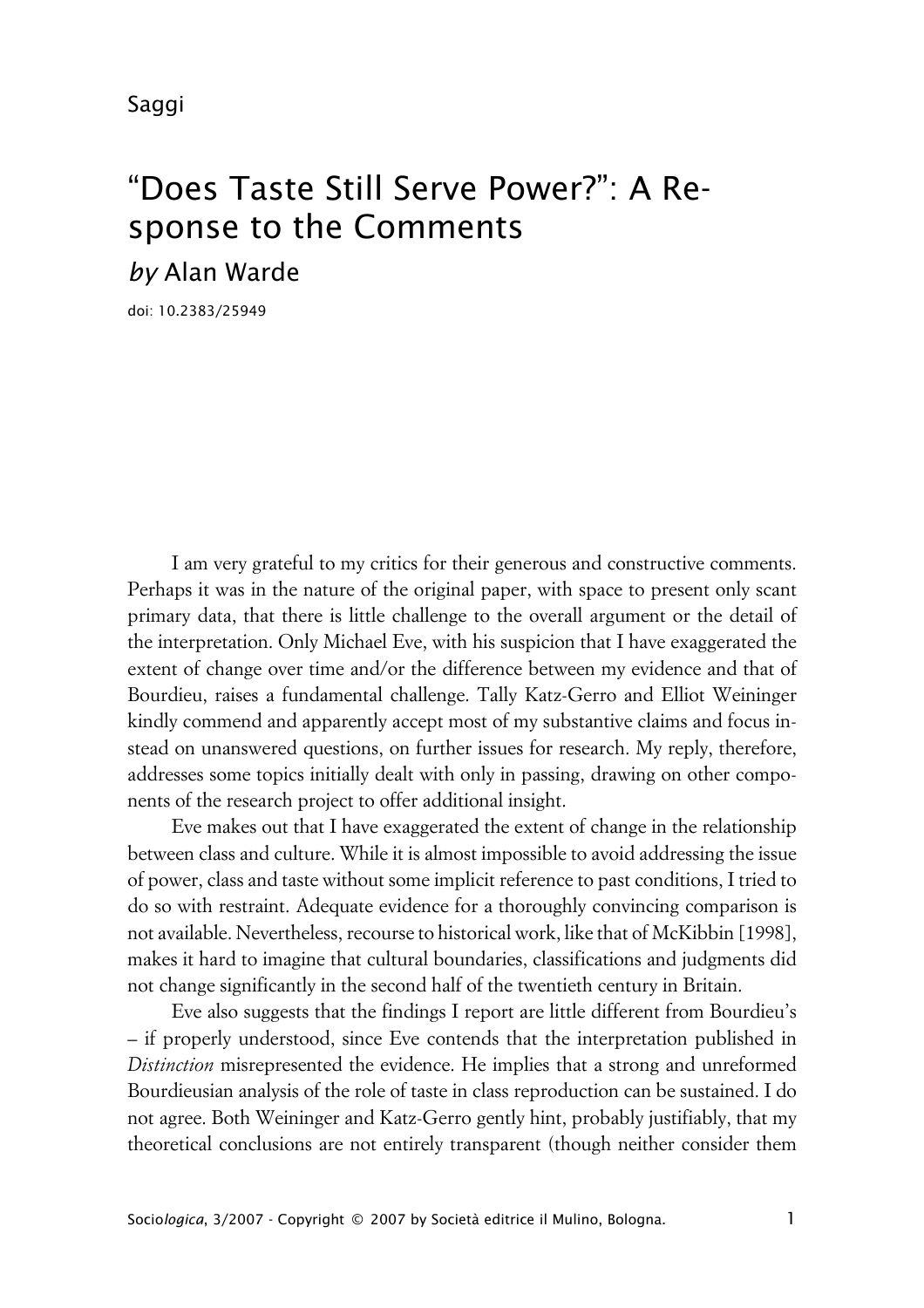Bourdieusian). I took some care not to adopt Bourdieusian concepts for explanatory purposes. Rather I have preferred to pose questions in the spirit of Bourdieu and present answers in a generally theoretically neutral fashion. This reflects some uncertainty on my part about how best to account theoretically for the evidence which, *pace* Holbrook *et al.* [2002], reveals boundary-effacing, omnivorous and distinction effects. (I am not, incidentally, persuaded that Weber or Maffesoli provide a better answer).

Provisionally, I conjecture that a more complex and refined usage of the metaphor of cultural capital will give the greatest analytic purchase, but only if it is detached from a unique relation to legitimate culture. Perhaps the most characteristic feature of Bourdieu's account is its reliance on legitimate culture; it reconciles the postulate of substantively arbitrary judgments of aesthetic worth with the capacity for dominant classes to establish their preferred forms as most valuable, hence permitting their own members, and others, to recognise it as a mark of social standing. In Britain, legitimate culture still can be identified [see Warde and Bennett 2008]. It remains the virtual monopoly of the professional and executive class, and continues to have more value than popular culture when converted, as cultural capital, into other forms of capital. However, additional sources of cultural value and other orientations towards cultural products now also confer social distinction. Taste can serve power by other means besides command of legitimate culture – something hard to appreciate from within a purely Bourdieusian framework but probably more obvious in Britain than in France. The wide range of cultural forms which now populate the cultural field do not easily submit to analysis in terms of legitimacy. For example, McKibbin [1998, 238] noted that recruiters to senior executive positions in the UK after the second world war valued sporting, social and linguistic skills most highly – no mention of a command of the classics or the national literary canon. Or again, the various manifestations of an omnivorous orientation, *de rigeur* among the middle classes, problematise the relation between legitimate culture and social honour.

Eve's defence of Bourdieu hangs on his scepticism about my interpretation of the focus group evidence because of two absences. First, contrary to his theoretical expectations, the transcripts do not produce strong intimations of superiority and subordination traditionally associated with inter-class relationships. Second, nor do they reveal much expressed aesthetic revulsion, which Eve asserts is part of everyone's routine conversations. While both class hostility and aesthetic revulsion find expression, and I discuss instances which do appear to indicate continuity with the past, they are neither very prominent nor widely announced. Weininger, as well as Eve, wonders if the first is a matter of misrecognition. Perhaps these people are *really* using judg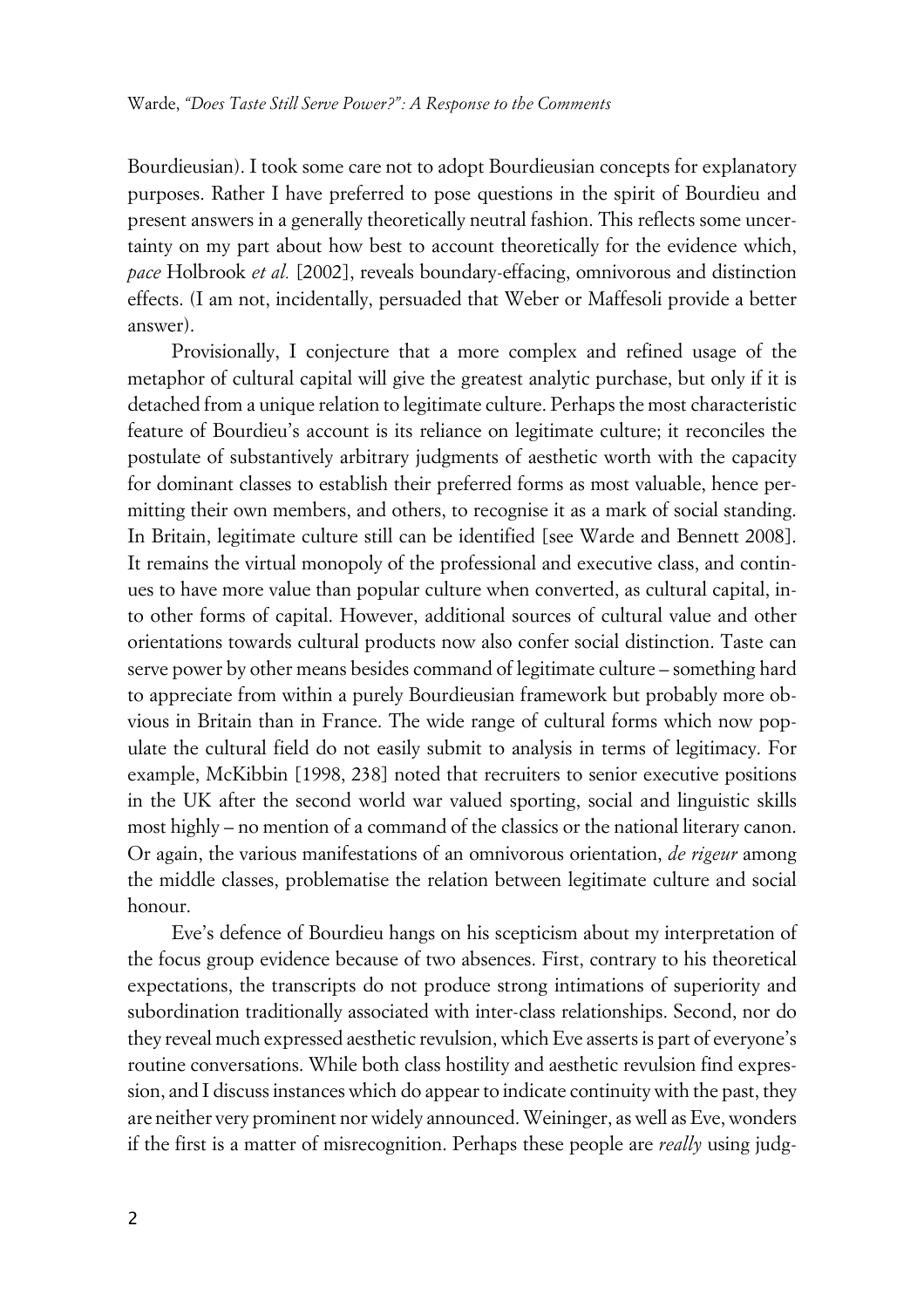ments of taste to attribute characteristics and dispositions to groups which in their own minds equate with hierarchically-ranked positions and differential worth. Perhaps deeper analysis would identify processes of concealment and deception which would exonerate Bourdieusian theory? We should never suspend such suspicion, a lesson indeed to be learned from Bourdieu. Middle class focus group members might be unwittingly deluding themselves in their belief that they bear no ill will and feel no condescension with respect to people with tastes other than their own. However, the views they express, the reading of their statements in context, and the observations of the convenors' observations on the events do not suggest that they were deliberately trying to mislead the convenor or inadvertently deceiving themselves.

Ultimately, there is no unequivocal form of evidence by means of which to confirm or reject such suspicion. However, focus groups are probably more likely than most methods, for example interviews, to expose this type of dissembling. Especially because some of these focus groups were comprised of friends and acquaintances (which I didn't make clear in the article), it is reasonable to think that these transcripts record ways in which groups of personal associates do normally talk about issues of culture. (Incidentally, to correct one misperception, the focus groups *preceded* the survey). Professionals could have said to each other that they disliked working class people because of their tastes, but they didn't. In fact, the British now seem rarely to use aesthetic preferences as indicators of personal worth. This reluctance may be the corollary of the widespread uncertainty about standards; a level of confidence in one's own judgment, not readily apparent in the population, is required in order to condemn others. Consequently, most people register, without ranking, the fact that social groups have patterned and distinctive tastes. The reason behind that fact, and here I agree entirely with Eve's suggestion, is that taste plays a role in differential association. It is through selection and maintenance of friendship and companionship that cultural taste has greatest effect in class reproduction. However, that is a link which is indirect, complex and also variable between social groups, and not equivalent to a simple association between taste and class.

On other matters, I can only agree with Weininger that more attention should be paid to the content of working class tastes and practices. Cultural sociology, partly because of recent centrality of the omnivore debate, has devoted much of its energy towards understanding the changing relationship of the middle classes to legitimate culture. Through this lens the working class comes to be defined by the absence of an omnivorous orientation and by its lack of engagement with legitimate culture. In itself, this characterisation is not misleading; other parts of the study confirm that the working class exhibits almost total indifference to, and lack of participation in, legitimate culture and, hence, does not display tastes transgressing the boundary between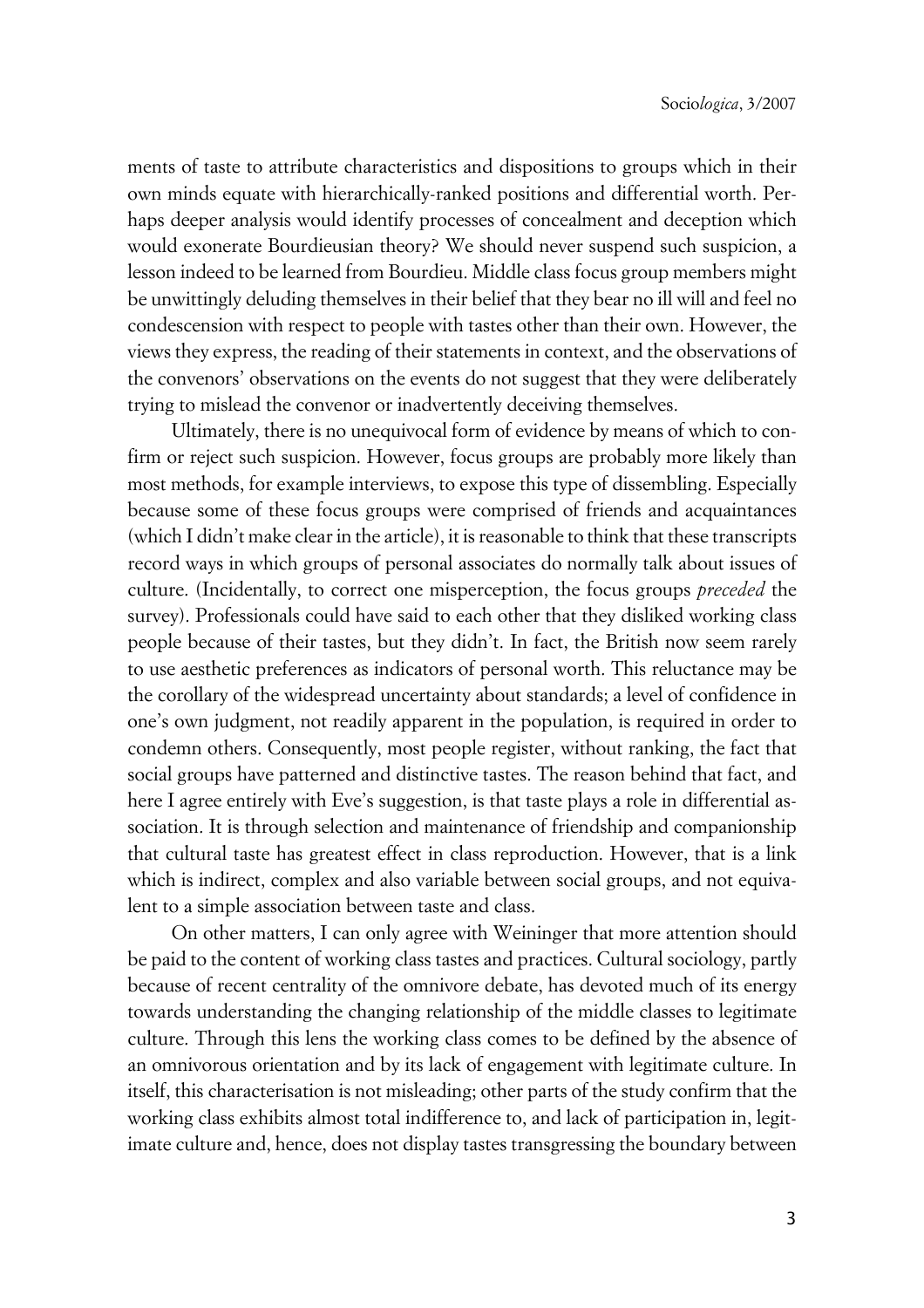high and low culture which defines the omnivore. However, many tastes, especially in film, TV and sport, are *shared* with the middle class. Moreover, the working class apparently feels neither deprived in nor resentful of its cultural situation. At the same time, however, if there was a coherent and distinctive working class culture in the past, then it has disappeared. Few distinctive substantive component elements characterise the working class as an entity. But this is not justification for identifying them as "univores," a term which should be banished from the sociological lexicon until shown to have unambiguous empirical substance.

Katz-Gerro also raises the question of dislikes. In fact, our survey collected some of the best quantitative data ever on dislikes, but without fulfilling the expectation that they would be exceptionally revealing. They provide little evidence of mutual or reciprocal cultural hostility between social groups.

I agree with Katz-Gerro that it makes sense to consider a wide-range of cultural practices – though perhaps not quite all those she lists. This makes it all the more unsatisfactory to relate all preferences to the dimension legitimacy. In addition, we should recognise several social axes of taste: class remains important, but it is one among several social divisions which differentiate cultural taste. In these respects my account moves away from Bourdieu's. Indeed, the crucial issue is how relatively easy access for more people to more, more varied, and more commercially-sourced cultural products has affected the process of social classification and segmentation.

To conclude, taste certainly reflects social position. In my opinion, across the cultural field as a whole, social class is probably less thoroughly pervasive than it was in Britain fifty years ago; now the effects of class are approached in strength by those of gender, ethnicity, and generation. Taste still serves the powerful well, largely through its role as a nexus of sociable interaction and inter-personal relationships. Command of high culture remains important in the internal integration of the elite and the professional-executive class, but it does very little directly to intimidate, exclude or subordinate the rest, and nor is it the only medium of distinction. However, more research is necessary – especially comparative research, network analysis and institutional analysis – to elaborate on the ways in which distinction is derived from cultural consumption.

### **References**

Holbrook, M., Weiss, M., and Habich, J.

2002 "Disentangling effacement, omnivore, and distinction effects on consumption of cultural activities: an illustration." *Marketing Letters* 13: 345-357.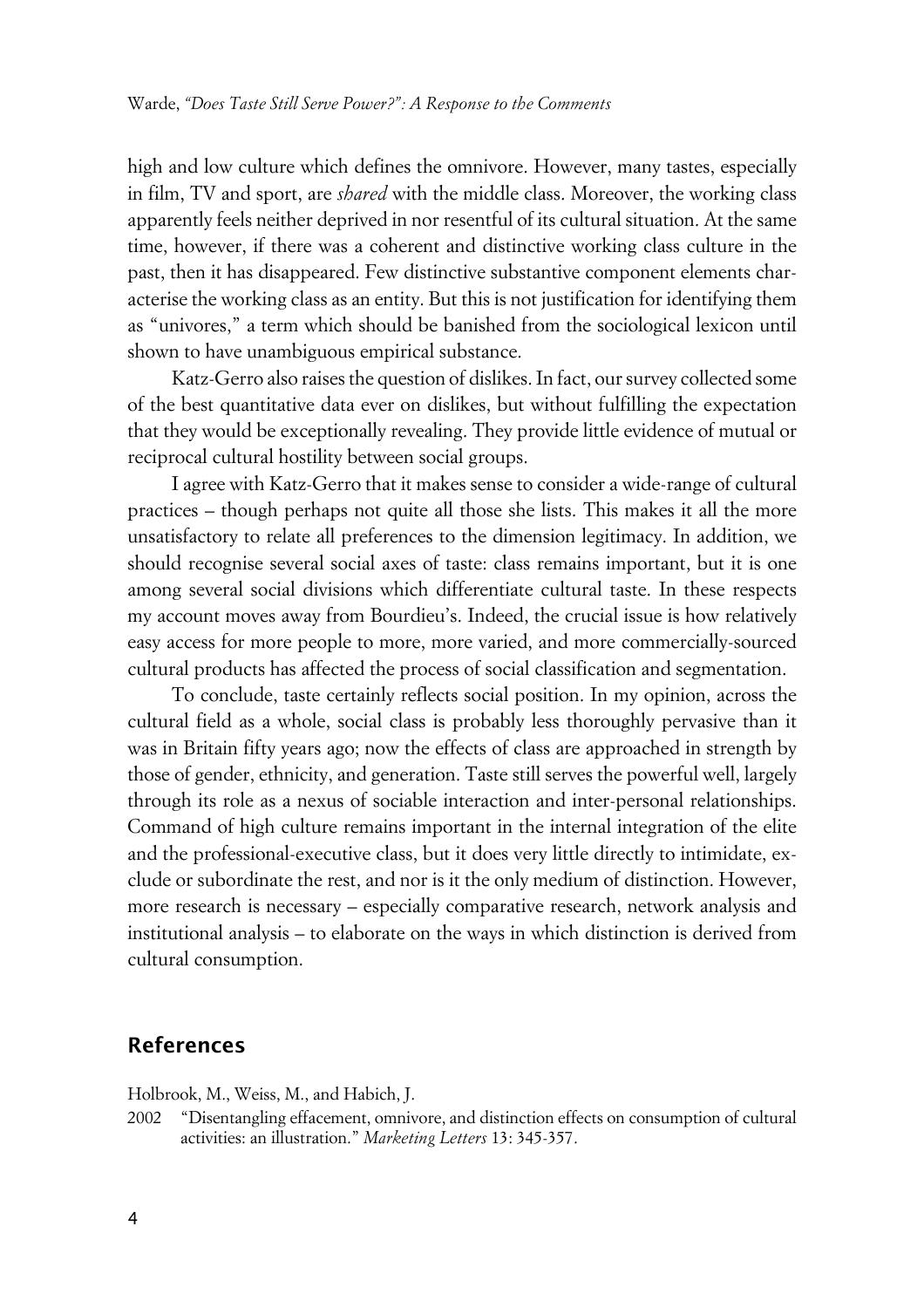McKibbin, R.

1998 *Classes and Cultures: England, 1918-1951*. Oxford: Oxford University Press.

- Warde, A. and Bennett, T.
- 2008 "A culture in common: the cultural consumption of the UK managerial elite." *Sociological Review Monograph* 242-261.